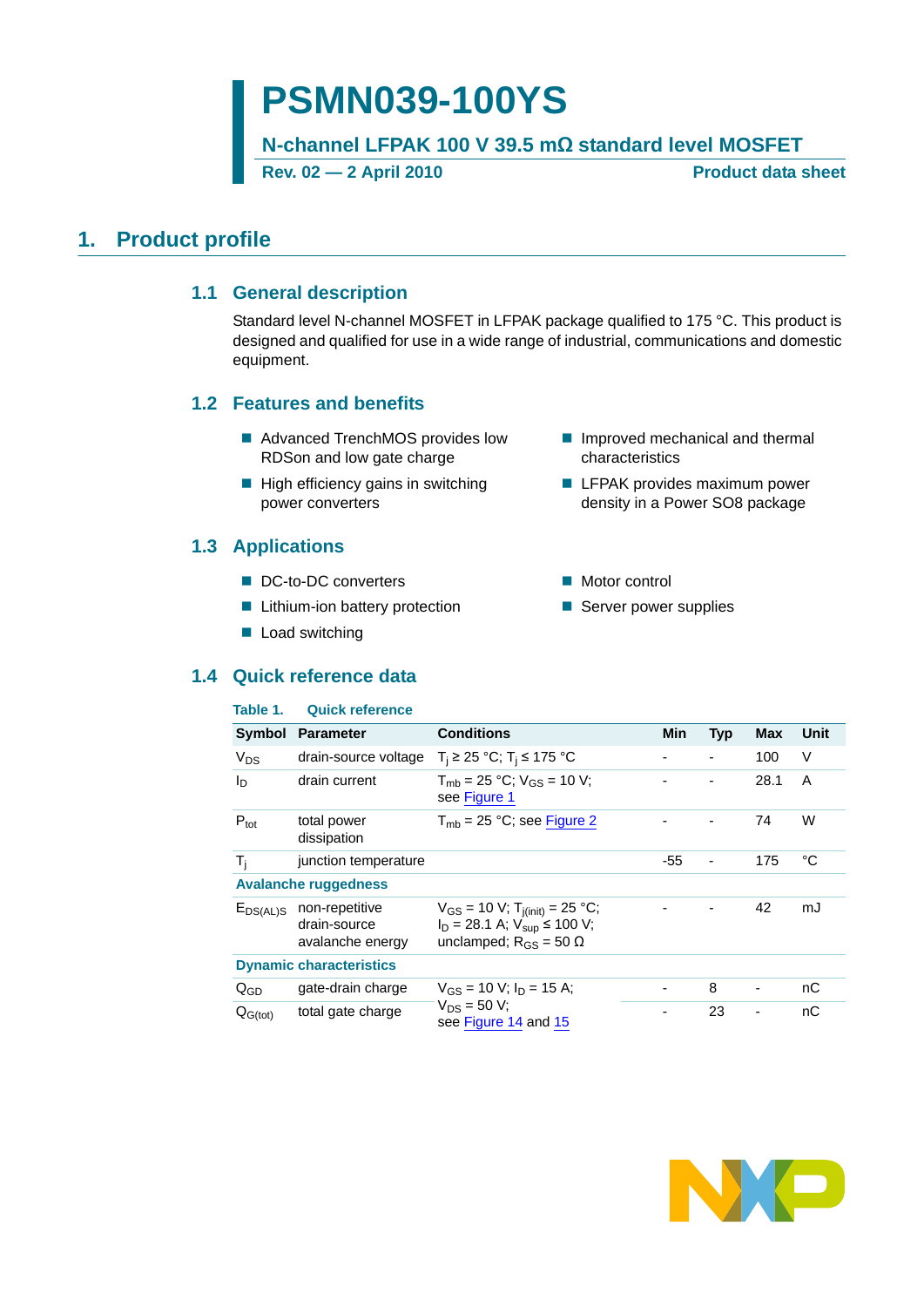### **N-channel LFPAK 100 V 39.5 mΩ standard level MOSFET**

|            | Table 1. Quick reference  continued   |                                                                 |     |                |           |           |
|------------|---------------------------------------|-----------------------------------------------------------------|-----|----------------|-----------|-----------|
|            | <b>Conditions</b><br>Symbol Parameter |                                                                 | Min | Tvp            | Max       | Unit      |
|            | <b>Static characteristics</b>         |                                                                 |     |                |           |           |
| $R_{DSon}$ | drain-source<br>on-state resistance   | $V_{GS}$ = 10 V; $I_D$ = 15 A;<br>$T_i$ = 100 °C; see Figure 12 |     | $\blacksquare$ | 71        | $m\Omega$ |
|            |                                       | $V_{GS}$ = 10 V; $I_D$ = 15 A;<br>$T_i = 25 °C$ ; see Figure 13 |     |                | 30.8 39.5 | $m\Omega$ |

## <span id="page-1-0"></span>**2. Pinning information**

| Table 2.       |        | <b>Pinning information</b>           |                           |                       |
|----------------|--------|--------------------------------------|---------------------------|-----------------------|
| Pin            | Symbol | <b>Description</b>                   | <b>Simplified outline</b> | <b>Graphic symbol</b> |
| 1              | S      | source                               |                           |                       |
| $\overline{2}$ | S      | source                               | mb                        |                       |
| 3              | S      | source                               |                           |                       |
| 4              | G      | gate                                 |                           |                       |
| mb             | D      | mounting base; connected to<br>drain | 2 3 4                     | mbb076<br>S           |
|                |        |                                      | SOT669 (LFPAK)            |                       |

## <span id="page-1-1"></span>**3. Ordering information**

| Table 3.            | <b>Ordering information</b> |                                                               |                |  |  |  |  |
|---------------------|-----------------------------|---------------------------------------------------------------|----------------|--|--|--|--|
| Type number         | Package                     |                                                               |                |  |  |  |  |
|                     | <b>Name</b>                 | <b>Description</b>                                            | <b>Version</b> |  |  |  |  |
| PSMN039-100YS LFPAK |                             | plastic single-ended surface-mounted package (LFPAK); 4 leads | SOT669         |  |  |  |  |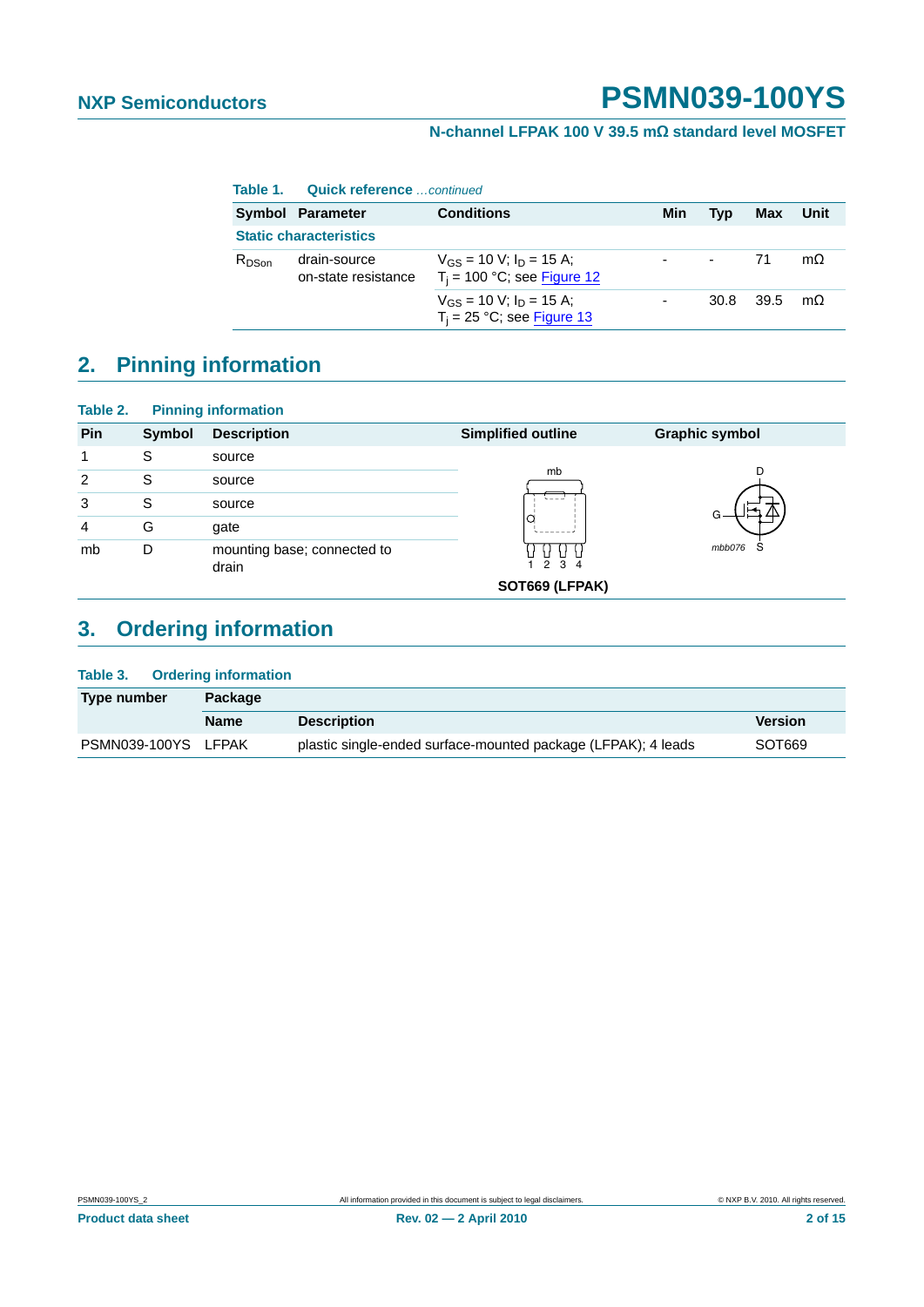**N-channel LFPAK 100 V 39.5 mΩ standard level MOSFET**

## <span id="page-2-2"></span>**4. Limiting values**

#### **Table 4. Limiting values**

*In accordance with the Absolute Maximum Rating System (IEC 60134).*

| <b>Symbol</b>          | <b>Parameter</b>                                   | <b>Conditions</b>                                                                                                                             | Min                      | <b>Max</b> | <b>Unit</b> |
|------------------------|----------------------------------------------------|-----------------------------------------------------------------------------------------------------------------------------------------------|--------------------------|------------|-------------|
| $V_{DS}$               | drain-source voltage                               | $T_i$ ≥ 25 °C; T <sub>i</sub> ≤ 175 °C                                                                                                        | $\overline{\phantom{0}}$ | 100        | V           |
| <b>V<sub>DGR</sub></b> | drain-gate voltage                                 | $T_i$ ≤ 175 °C; T <sub>i</sub> ≥ 25 °C; R <sub>GS</sub> = 20 kΩ                                                                               | ۰                        | 100        | V           |
| $V_{GS}$               | gate-source voltage                                |                                                                                                                                               | -20                      | 20         | $\vee$      |
| $I_D$                  | drain current                                      | $V_{GS}$ = 10 V; T <sub>mb</sub> = 100 °C; see Figure 1                                                                                       |                          | 20         | A           |
|                        |                                                    | $V_{GS}$ = 10 V; T <sub>mb</sub> = 25 °C; see Figure 1                                                                                        | ۰                        | 28.1       | Α           |
| <b>I<sub>DM</sub></b>  | peak drain current                                 | $t_p \le 10$ µs; pulsed; $T_{mb} = 25$ °C; see Figure 3                                                                                       |                          | 112        | Α           |
| $P_{\text{tot}}$       | total power dissipation                            | $T_{mb}$ = 25 °C; see Figure 2                                                                                                                | ۰.                       | 74         | W           |
| $T_{\text{stg}}$       | storage temperature                                |                                                                                                                                               | -55                      | 175        | $^{\circ}C$ |
| $T_{j}$                | junction temperature                               |                                                                                                                                               | -55                      | 175        | $^{\circ}C$ |
| $T_{\text{sld(M)}}$    | peak soldering<br>temperature                      |                                                                                                                                               | ۰                        | 260        | °C          |
| Source-drain diode     |                                                    |                                                                                                                                               |                          |            |             |
| Is                     | source current                                     | $T_{mb}$ = 25 °C                                                                                                                              |                          | 28.1       | A           |
| $I_{SM}$               | peak source current                                | $t_{p} \le 10$ µs; pulsed; $T_{mb} = 25$ °C                                                                                                   | ۰                        | 112        | A           |
|                        | <b>Avalanche ruggedness</b>                        |                                                                                                                                               |                          |            |             |
| $E_{DS(AL)S}$          | non-repetitive<br>drain-source avalanche<br>energy | $V_{GS}$ = 10 V; T <sub>j(init)</sub> = 25 °C; I <sub>D</sub> = 28.1 A;<br>$V_{\text{sup}}$ ≤ 100 V; unclamped; R <sub>GS</sub> = 50 $\Omega$ |                          | 42         | mJ          |



<span id="page-2-1"></span><span id="page-2-0"></span>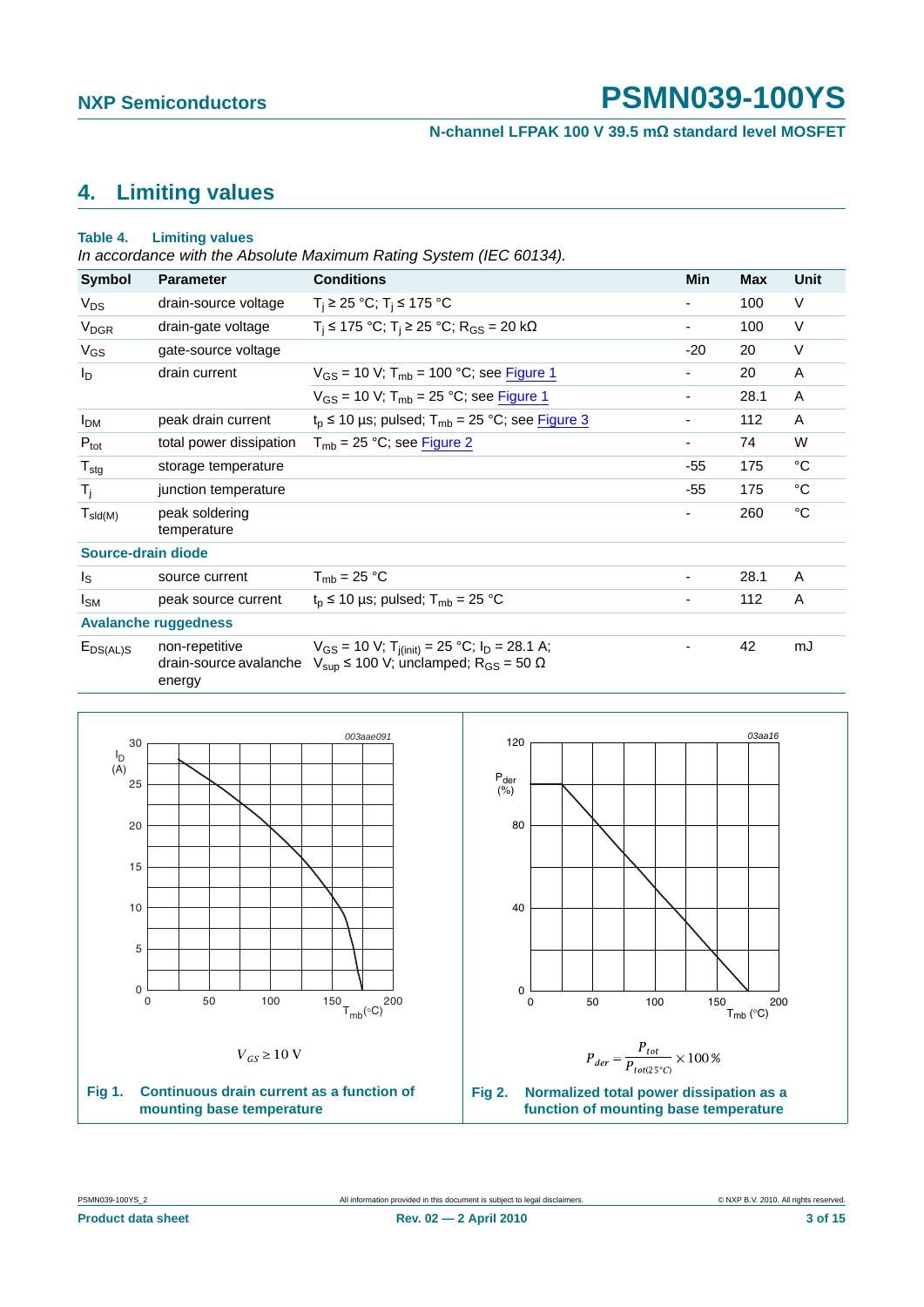<span id="page-3-0"></span>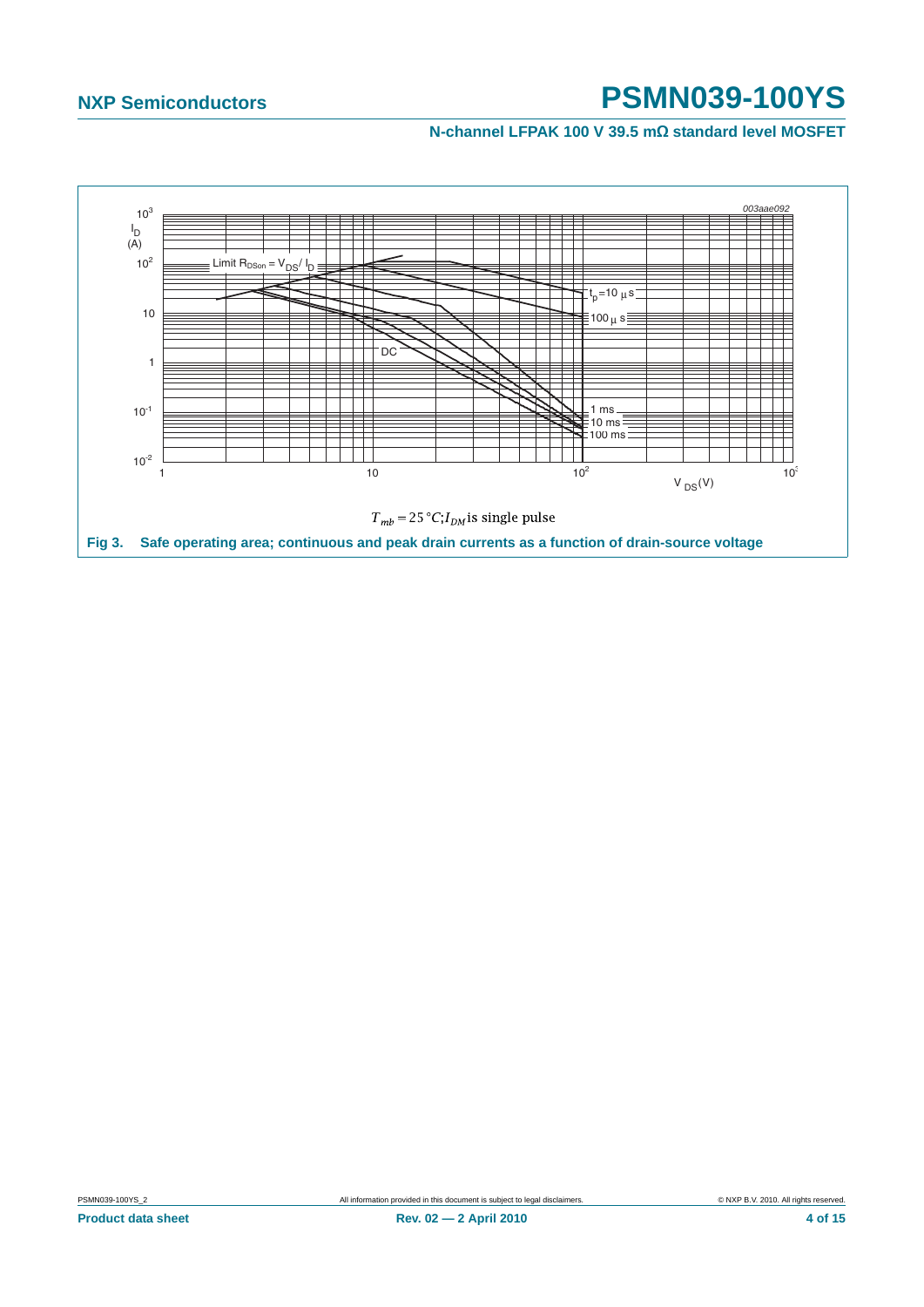**N-channel LFPAK 100 V 39.5 mΩ standard level MOSFET**

## <span id="page-4-1"></span>**5. Thermal characteristics**

<span id="page-4-0"></span>

| Table 5.       | <b>Thermal characteristics</b>                          |                                                                                                     |     |                                                                    |                            |      |
|----------------|---------------------------------------------------------|-----------------------------------------------------------------------------------------------------|-----|--------------------------------------------------------------------|----------------------------|------|
| Symbol         | <b>Parameter</b>                                        | <b>Conditions</b>                                                                                   | Min | <b>Typ</b>                                                         | <b>Max</b>                 | Unit |
| $R_{th(j-mb)}$ | thermal resistance from<br>junction to mounting<br>base | see Figure 4                                                                                        |     | 1                                                                  | 2.03                       | K/W  |
|                |                                                         |                                                                                                     |     |                                                                    | 003aae093                  |      |
| 1              |                                                         | ┯<br>ПT<br>ПT<br>$\blacksquare$<br>$\perp$                                                          |     |                                                                    |                            |      |
| $Z_{th}$ (K/W) | $\delta = 0.5 -$                                        | ┯                                                                                                   |     |                                                                    |                            |      |
| $10^{-1}$      | $\equiv$ 0.2 $\pm$<br>0.1                               |                                                                                                     |     |                                                                    |                            |      |
|                | 0.05                                                    |                                                                                                     |     |                                                                    |                            |      |
| $10^{-2}$      | 0.02<br>$\frac{1}{2}$ single shot $\frac{1}{2}$         |                                                                                                     |     | P                                                                  | $\delta = \frac{t_{p}}{T}$ |      |
|                |                                                         |                                                                                                     |     | $\left. \qquad \qquad \bullet \right  t_{p}\left  \bullet \right $ | t                          |      |
| $10^{-3}$      |                                                         |                                                                                                     |     |                                                                    |                            |      |
|                | $10^{-5}$<br>$10^{-6}$                                  | $10^{-3}$<br>$10^{-2}$<br>$10^{-4}$                                                                 |     | $10^{-1}$                                                          | 1<br>$t_p(s)$              |      |
|                |                                                         |                                                                                                     |     |                                                                    |                            |      |
|                |                                                         |                                                                                                     |     |                                                                    |                            |      |
| <b>Fig 4.</b>  | values                                                  | Transient thermal impedance from junction to mounting base as a function of pulse duration; typical |     |                                                                    |                            |      |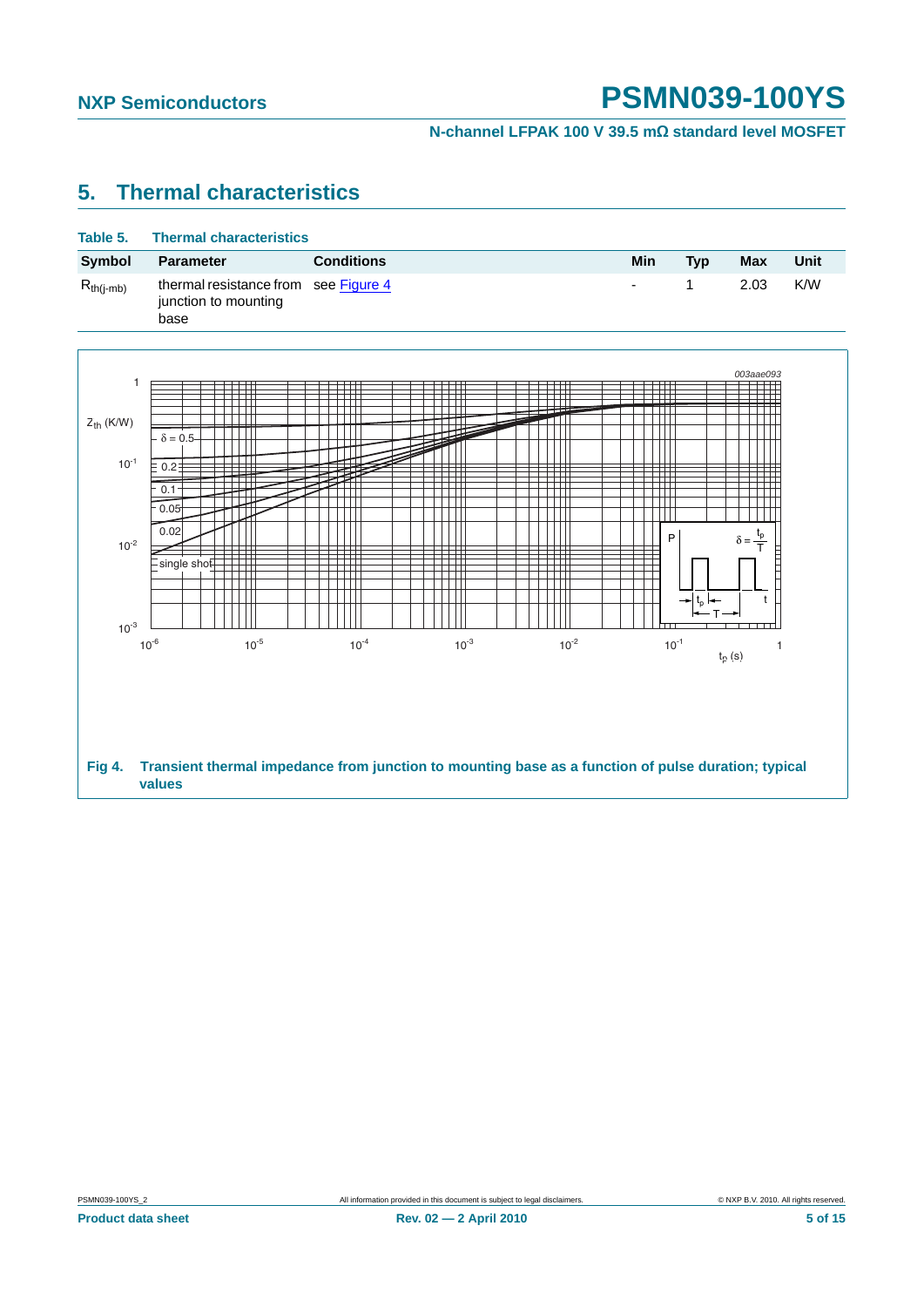**N-channel LFPAK 100 V 39.5 mΩ standard level MOSFET**

## <span id="page-5-0"></span>**6. Characteristics**

| Table 6.                   | <b>Characteristics</b>                       |                                                                                   |                          |                |                              |           |
|----------------------------|----------------------------------------------|-----------------------------------------------------------------------------------|--------------------------|----------------|------------------------------|-----------|
| <b>Symbol</b>              | <b>Parameter</b>                             | <b>Conditions</b>                                                                 | Min                      | <b>Typ</b>     | <b>Max</b>                   | Unit      |
|                            | <b>Static characteristics</b>                |                                                                                   |                          |                |                              |           |
| $V_{(BR)DSS}$              | drain-source                                 | $I_D = 0.25$ mA; $V_{GS} = 0$ V; T <sub>i</sub> = -55 °C                          | 90                       | ä,             | $\blacksquare$               | V         |
|                            | breakdown voltage                            | $I_D = 0.25$ mA; $V_{GS} = 0$ V; T <sub>i</sub> = 25 °C                           | 100                      | $\blacksquare$ | $\overline{\phantom{a}}$     | V         |
| $V_{GS(th)}$               | gate-source threshold<br>voltage             | $I_D = 1$ mA; $V_{DS} = V_{GS}$ ; T <sub>i</sub> = 175 °C;<br>see Figure 10       | 1                        |                |                              | V         |
|                            |                                              | $I_D = 1$ mA; $V_{DS} = V_{GS}$ ; T <sub>i</sub> = 25 °C;<br>see Figure 11 and 10 | $\overline{c}$           | 3              | 4                            | $\vee$    |
|                            |                                              | $I_D = 1$ mA; $V_{DS} = V_{GS}$ ; T <sub>i</sub> = -55 °C;<br>see Figure 10       | ÷,                       | $\blacksquare$ | 4.7                          | V         |
| <b>I</b> <sub>DSS</sub>    | drain leakage current                        | $V_{DS}$ = 100 V; V <sub>GS</sub> = 0 V; T <sub>i</sub> = 125 °C                  | $\overline{\phantom{a}}$ | $\frac{1}{2}$  | 50                           | μA        |
|                            |                                              | $V_{DS}$ = 100 V; V <sub>GS</sub> = 0 V; T <sub>i</sub> = 25 °C                   | $\overline{\phantom{a}}$ | 0.01           | $\overline{2}$               | μA        |
| I <sub>GSS</sub>           | gate leakage current                         | $V_{GS}$ = 20 V; $V_{DS}$ = 0 V; T <sub>i</sub> = 25 °C                           |                          | $\overline{2}$ | 100                          | nA        |
|                            |                                              | $V_{GS}$ = -20 V; $V_{DS}$ = 0 V; T <sub>i</sub> = 25 °C                          |                          | $\overline{2}$ | 100                          | nA        |
| R <sub>DSon</sub>          | drain-source on-state<br>resistance          | $V_{GS}$ = 10 V; $I_D$ = 15 A; T <sub>i</sub> = 100 °C;<br>see Figure 12          |                          |                | 71                           | $m\Omega$ |
|                            |                                              | $V_{GS}$ = 10 V; $I_D$ = 15 A; T <sub>i</sub> = 175 °C;<br>see Figure 12          | $\blacksquare$           | 72.9           | 100                          | $m\Omega$ |
|                            |                                              | $V_{GS}$ = 10 V; $I_D$ = 15 A; T <sub>i</sub> = 25 °C;<br>see Figure 13           | $\blacksquare$           | 30.8           | 39.5                         | $m\Omega$ |
| $R_G$                      | internal gate resistance $f = 1$ MHz<br>(AC) |                                                                                   |                          | 0.62           | 1.5                          | Ω         |
|                            | <b>Dynamic characteristics</b>               |                                                                                   |                          |                |                              |           |
| $Q_{G(tot)}$               | total gate charge                            | $I_D = 15$ A; $V_{DS} = 50$ V; $V_{GS} = 10$ V;<br>see Figure 14 and 15           |                          | 23             |                              | nC        |
|                            |                                              | $I_D = 0$ A; $V_{DS} = 0$ V; $V_{GS} = 10$ V                                      | $\blacksquare$           | 19             | $\overline{\phantom{a}}$     | nC        |
| $Q_{GS}$                   | gate-source charge                           | $I_D = 15$ A; $V_{DS} = 50$ V; $V_{GS} = 10$ V;                                   |                          | 5              | $\frac{1}{2}$                | nC        |
| $Q_{GS(th)}$               | pre-threshold<br>gate-source charge          | see Figure 14                                                                     |                          | 3              |                              | nC        |
| $Q_{GS(th-pl)}$            | post-threshold<br>gate-source charge         |                                                                                   | $\blacksquare$           | $\overline{c}$ | $\overline{\phantom{a}}$     | nC        |
| $\mathsf{Q}_{\mathsf{GD}}$ | gate-drain charge                            | $I_D = 15$ A; $V_{DS} = 50$ V; $V_{GS} = 10$ V;<br>see Figure 14 and 15           |                          | 8              | $\blacksquare$               | nC        |
| $V_{GS(pl)}$               | gate-source plateau<br>voltage               | $V_{DS}$ = 50 V; see Figure 14 and 15                                             |                          | 4.5            |                              | V         |
| $C_{iss}$                  | input capacitance                            | $V_{DS}$ = 50 V; $V_{GS}$ = 0 V; f = 1 MHz;                                       |                          | 1847           |                              | pF        |
| $C_{\rm oss}$              | output capacitance                           | $T_i = 25 °C$ ; see Figure 16                                                     |                          | 86             |                              | pF        |
| C <sub>rss</sub>           | reverse transfer<br>capacitance              |                                                                                   |                          | 64             | $\overline{\phantom{a}}$     | pF        |
| $t_{d(on)}$                | turn-on delay time                           | $V_{DS}$ = 50 V; R <sub>L</sub> = 3.3 $\Omega$ ; V <sub>GS</sub> = 10 V;          |                          | 11             |                              | ns        |
| $t_r$                      | rise time                                    | $R_{G(ext)} = 4.7 \Omega$ ; T <sub>i</sub> = 25 °C                                |                          | 8              |                              | ns        |
| $t_{d(off)}$               | turn-off delay time                          |                                                                                   |                          | 22             | $\qquad \qquad \blacksquare$ | ns        |
| $t_f$                      | fall time                                    |                                                                                   | $\blacksquare$           | $\overline{7}$ | $\qquad \qquad \blacksquare$ | ns        |

**Product data sheet 6 of 15 Rev. 02 — 2 April 2010 10 <b>COVER 6 of 15 6 of 15**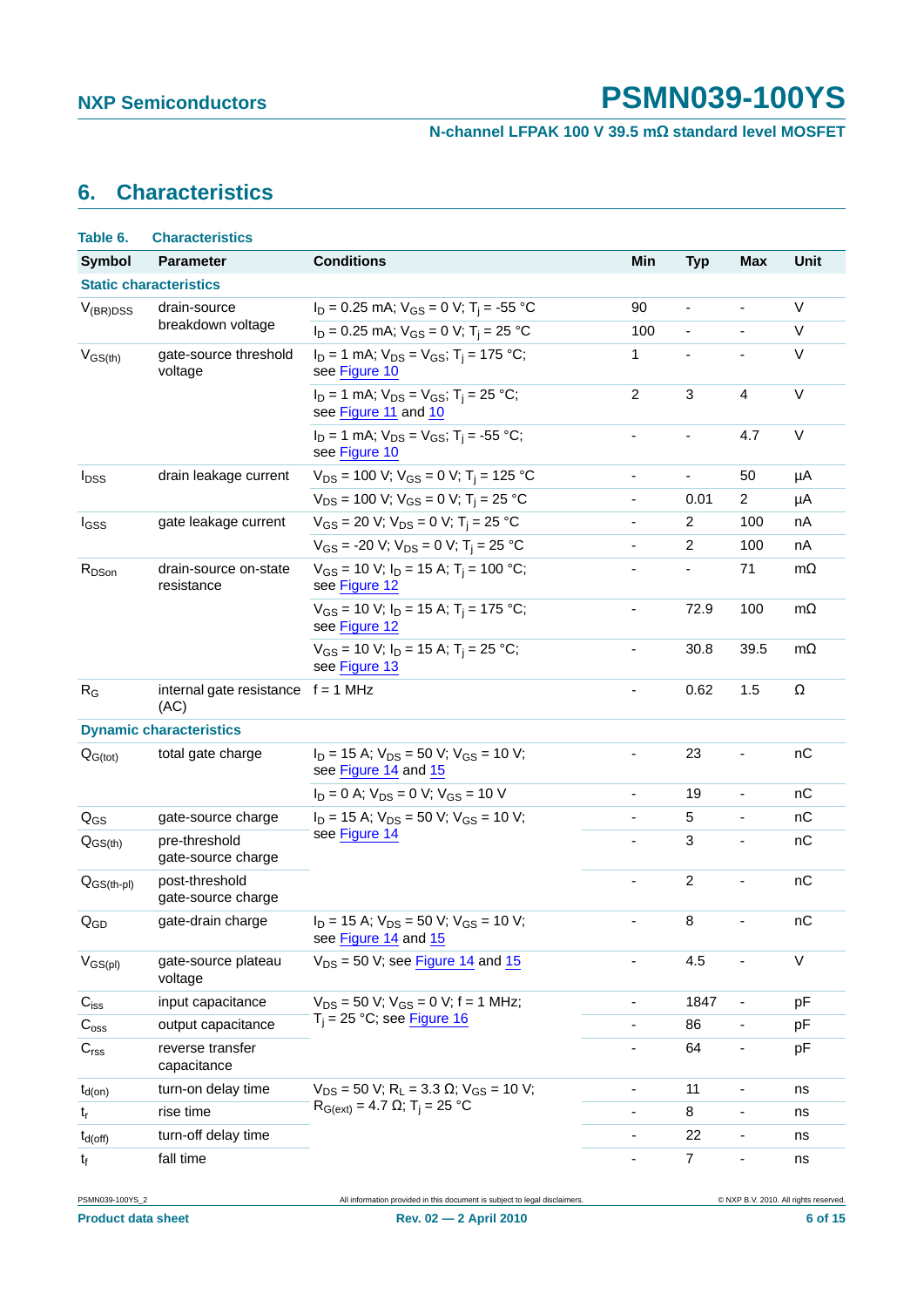### **N-channel LFPAK 100 V 39.5 mΩ standard level MOSFET**

| Source-drain diode                                                                                    |                                                                                                                                          |                                                                                             |                                                                                   |                                                                                                                                                                            |                |                                                                  |        |
|-------------------------------------------------------------------------------------------------------|------------------------------------------------------------------------------------------------------------------------------------------|---------------------------------------------------------------------------------------------|-----------------------------------------------------------------------------------|----------------------------------------------------------------------------------------------------------------------------------------------------------------------------|----------------|------------------------------------------------------------------|--------|
| <b>V<sub>SD</sub></b>                                                                                 | source-drain voltage                                                                                                                     | $I_S = 15$ A; $V_{GS} = 0$ V; T <sub>i</sub> = 25 °C;<br>see Figure 17                      |                                                                                   |                                                                                                                                                                            | 0.8            | 1.2                                                              | $\vee$ |
| $t_{rr}$                                                                                              | reverse recovery time                                                                                                                    | $I_S = 5$ A; dl <sub>S</sub> /dt = 100 A/µs; $V_{GS} = 0$ V;                                |                                                                                   |                                                                                                                                                                            | 44             | $\overline{\phantom{a}}$                                         | ns     |
| $Q_r$                                                                                                 | recovered charge                                                                                                                         | $V_{DS}$ = 50 V                                                                             |                                                                                   | $\blacksquare$                                                                                                                                                             | 78             | $\blacksquare$                                                   | nC     |
| 50<br>$g_{\mathsf{fs}}$<br>(S)<br>40<br>30<br>20<br>10<br>$\mathsf 0$<br>$\mathbf 0$<br><b>Fig 5.</b> | 5<br>10<br>15<br>$T_j = 25 °C; V_{DS} = 10 V$<br>Forward transconductance as a function of<br>drain current; typical values              | 003aae096<br>20<br>25<br>$I_D(A)$                                                           | 20<br>$I_D$<br>(A)<br>15<br>10<br>5<br>0<br>$\mathbf 0$<br>$\mathbf{1}$<br>Fig 6. | $T_i = 175 °C$<br>$\overline{c}$<br>3<br>$V_{DS} > I_D \times R_{DSon}$<br>Transfer characteristics: drain current as a<br>function of gate-source voltage; typical values | $\overline{4}$ | 003aae095<br>$T_i = 25 °C$<br>$5$ $V_{GS}(V)$                    |        |
| 2000<br>$\mathsf C$<br>(pF)<br>1500<br>1000<br>500<br>$\mathsf 0$<br>$\mathsf 0$                      | 8<br>$\overline{4}$<br>12                                                                                                                | 003aae097<br>$C_{\text{iss}}$<br>$\mathsf{\bar{C}_{\text{rss}}}$<br>16<br>20<br>$V_{GS}(V)$ | 30<br>$I_D$<br>(A)<br>20<br>10<br>0<br>0                                          | 10 6.5 5.5<br>0.5<br>$\mathbf{1}$                                                                                                                                          | 5<br>1.5       | 003aae094<br>$V_{GS}(V) = 4.55$<br>$\overline{c}$<br>$V_{DS}(V)$ |        |
| <b>Fig 7.</b>                                                                                         | $V_{GS} = 0$ V; f = 1 MHz<br>Input, output and reverse transfer capacitances<br>as a function of drain-source voltage; typical<br>values |                                                                                             | Fig 8.                                                                            | $T_j = 25^{\circ}C$<br>Output characteristics: drain current as a<br>function of drain-source voltage; typical values                                                      |                |                                                                  |        |

**Symbol Parameter Conditions Min Typ Max Unit**

#### **Table 6. Characteristics** *…continued*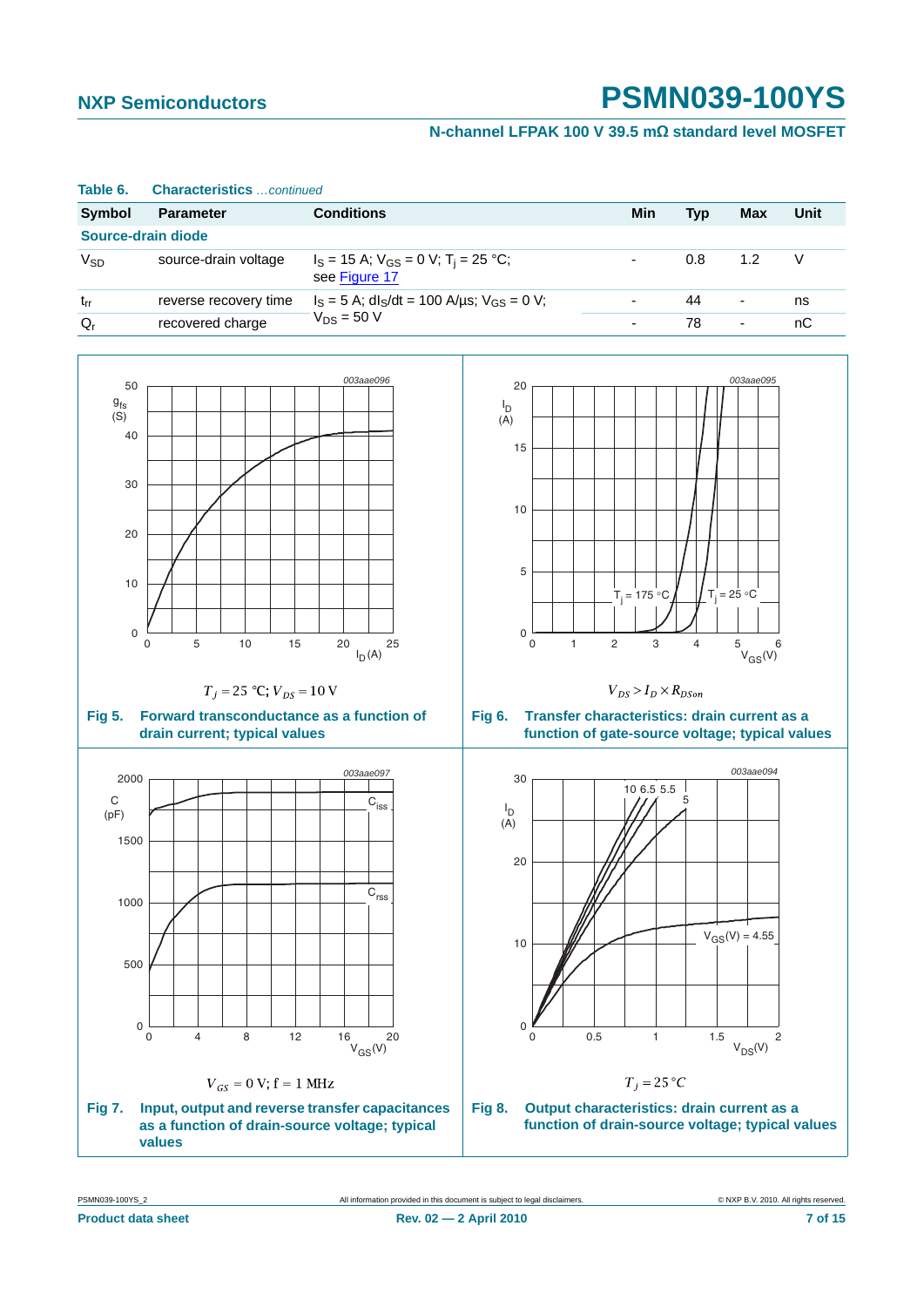<span id="page-7-2"></span><span id="page-7-1"></span><span id="page-7-0"></span>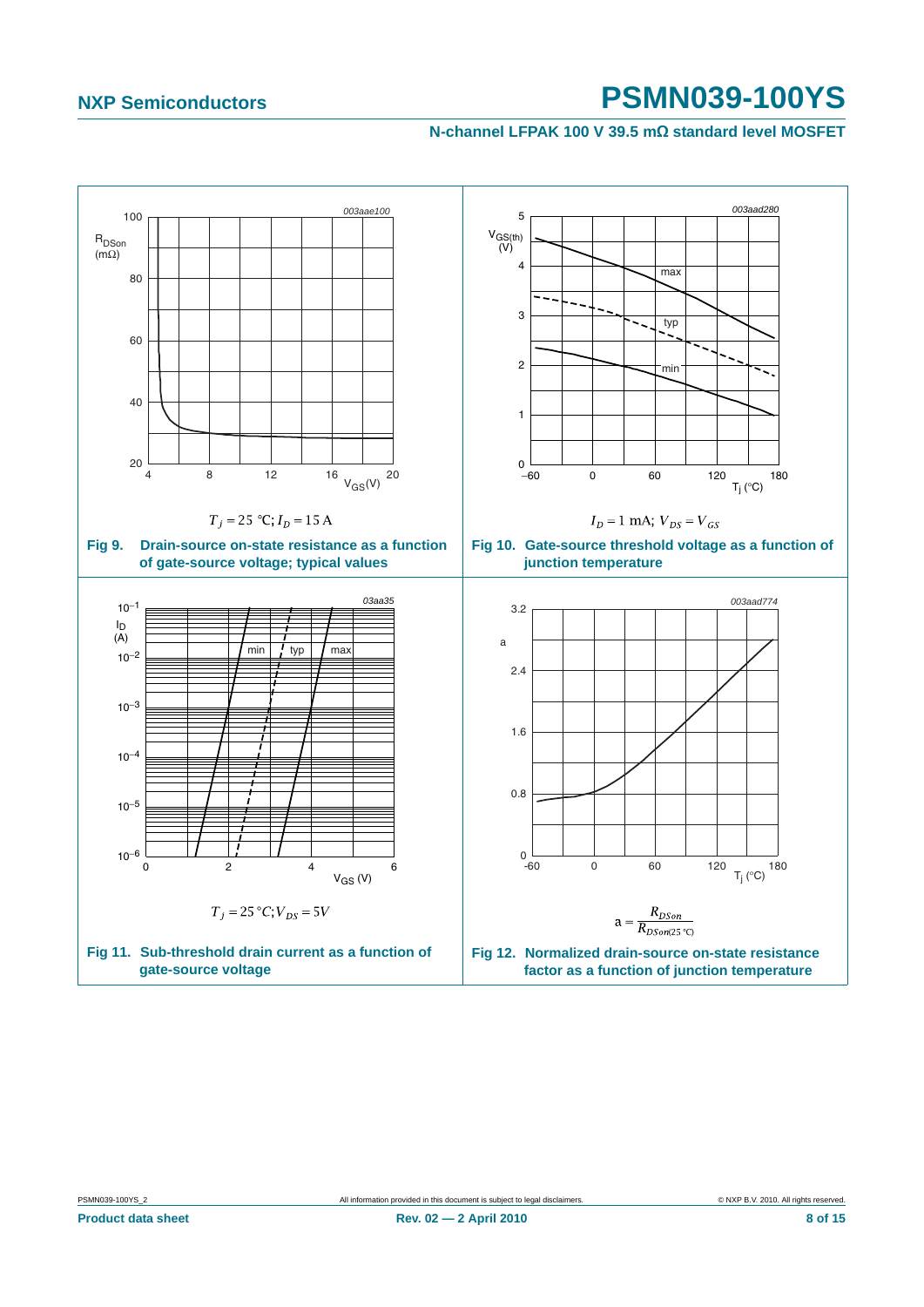<span id="page-8-3"></span><span id="page-8-2"></span><span id="page-8-1"></span><span id="page-8-0"></span>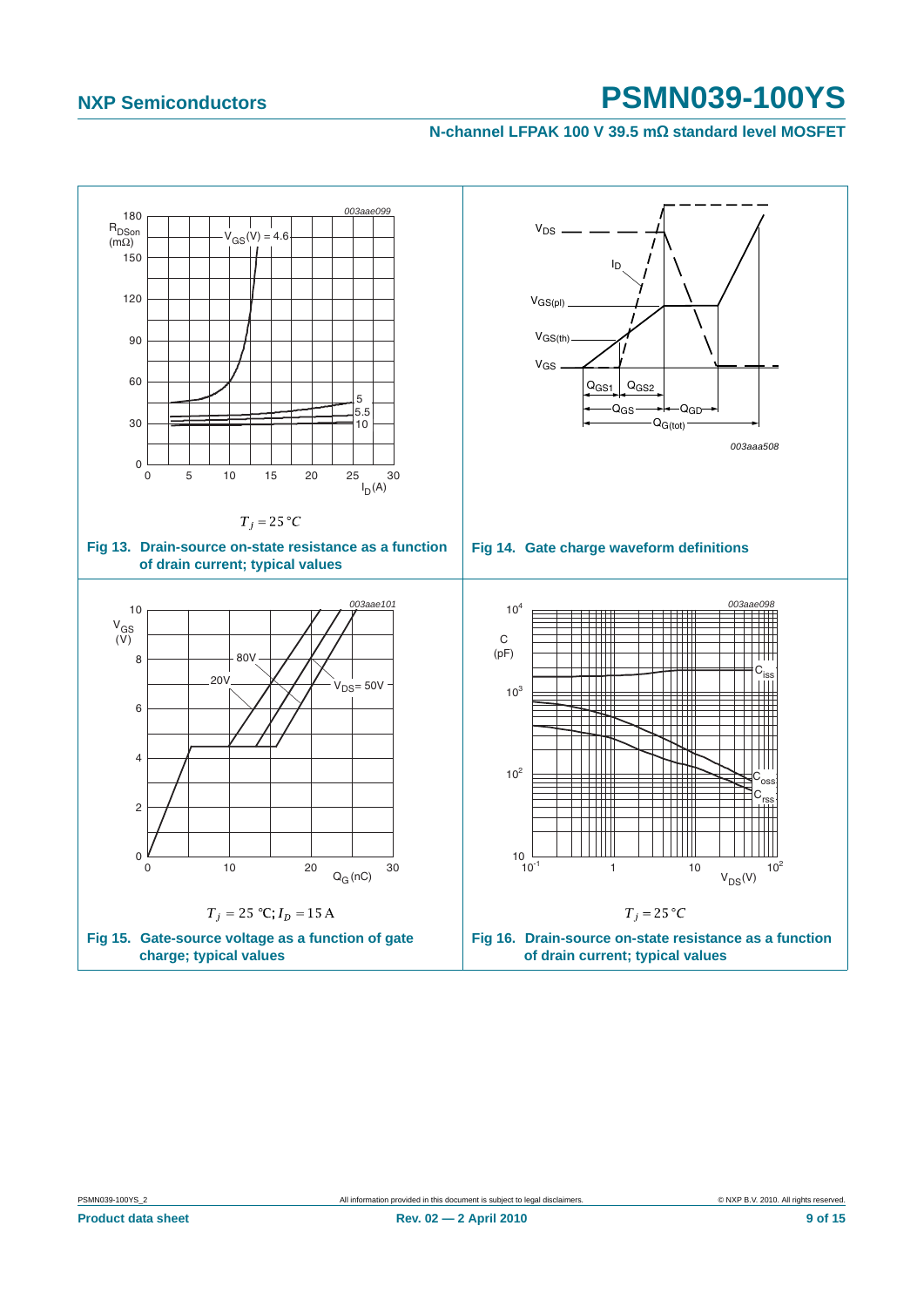<span id="page-9-0"></span>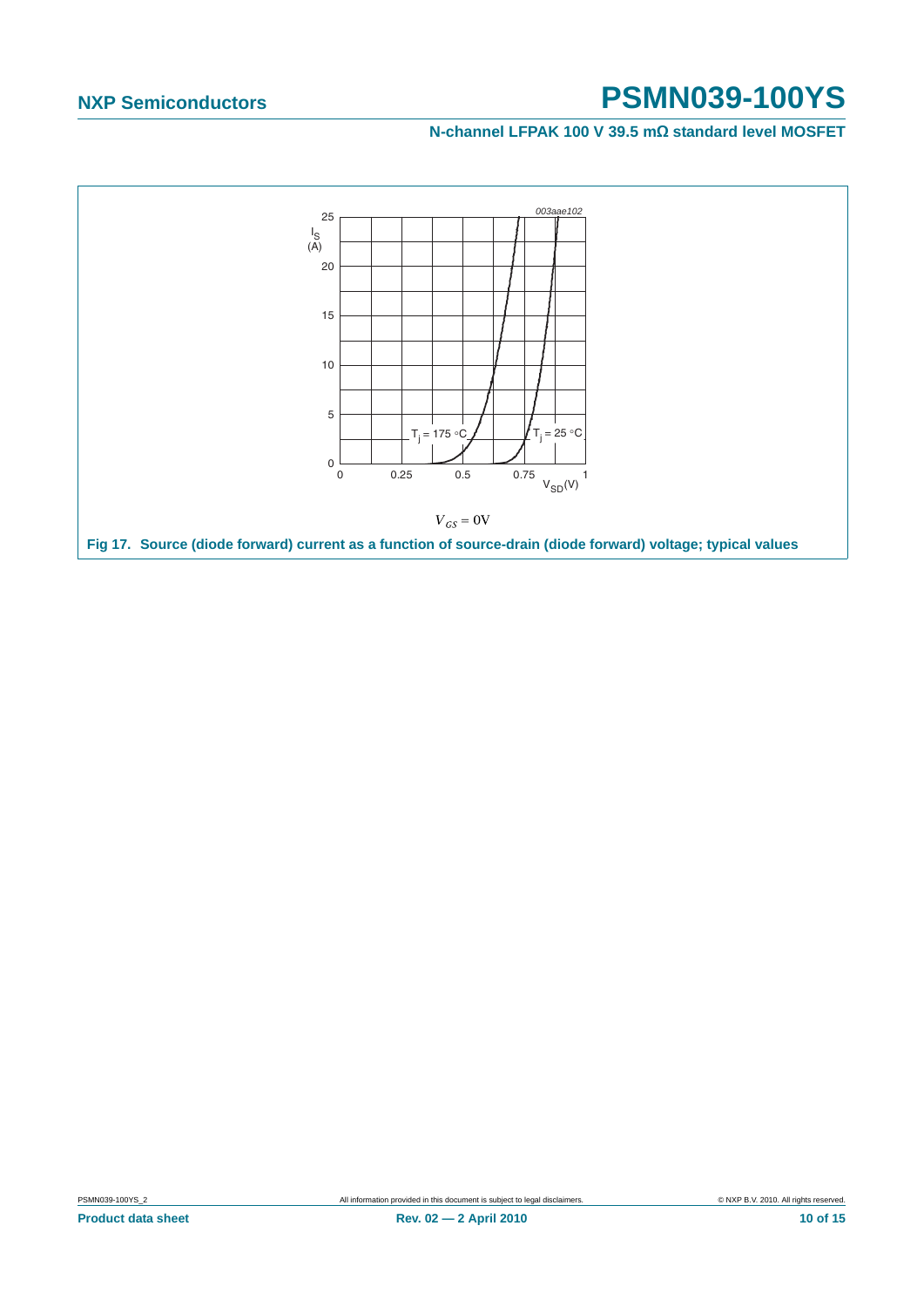**N-channel LFPAK 100 V 39.5 mΩ standard level MOSFET**

## <span id="page-10-0"></span>**7. Package outline**



#### **Fig 18. Package outline SOT669 (LFPAK)**

**Product data sheet 11 of 15** Rev. 02 - 2 April 2010 11 06 15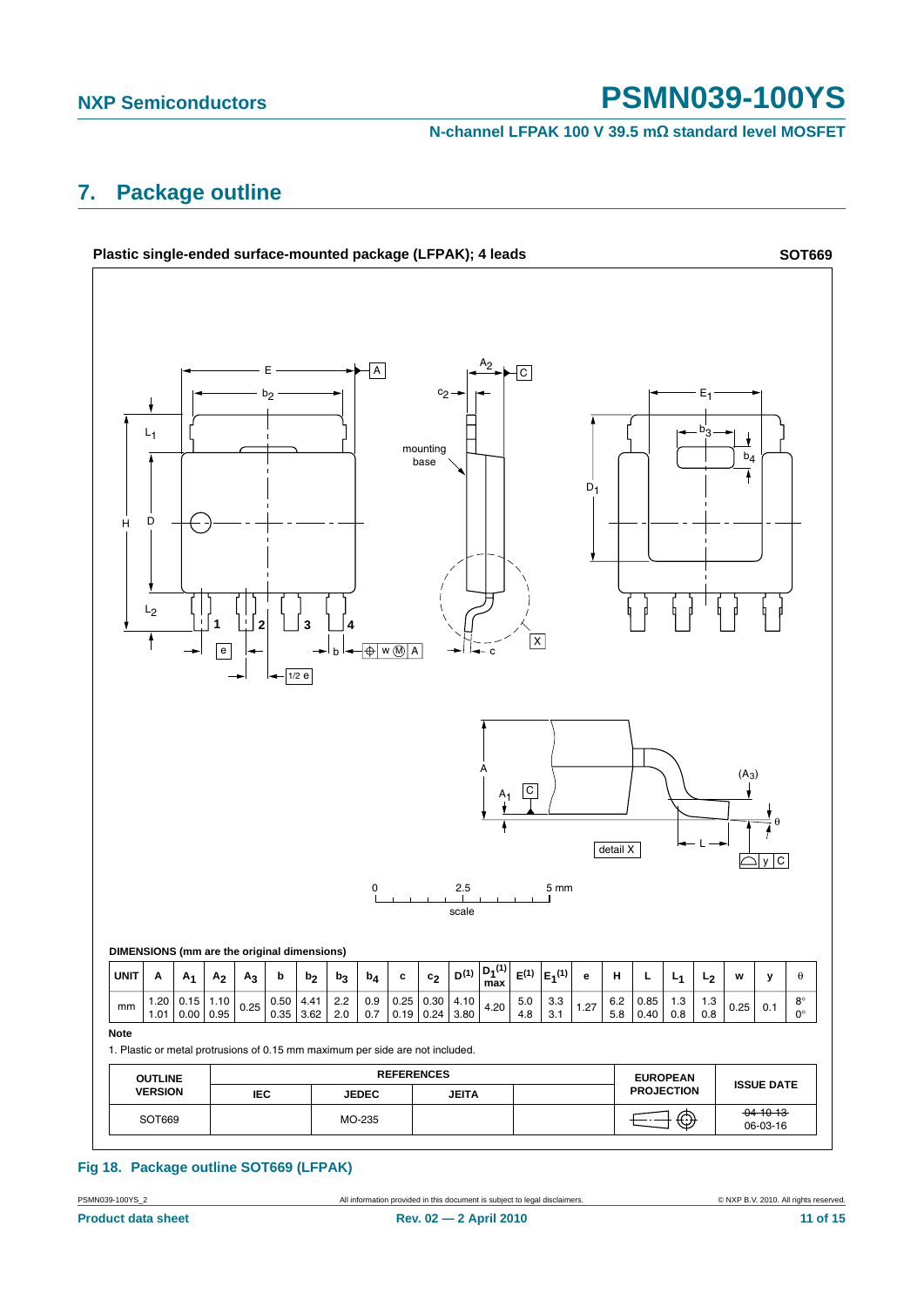**N-channel LFPAK 100 V 39.5 mΩ standard level MOSFET**

## <span id="page-11-0"></span>**8. Revision history**

| Table 7.<br><b>Revision history</b> |              |                                             |                          |                   |
|-------------------------------------|--------------|---------------------------------------------|--------------------------|-------------------|
| Document ID                         | Release date | Data sheet status                           | <b>Change notice</b>     | <b>Supersedes</b> |
| PSMN039-100YS 2                     | 20100402     | Product data sheet                          | $\overline{\phantom{0}}$ | PSMN039-100YS 1   |
| Modifications:                      |              | • Status changed from Objective to Product. |                          |                   |
| PSMN039-100YS 1                     | 20100114     | Objective data sheet                        | $\overline{\phantom{a}}$ | -                 |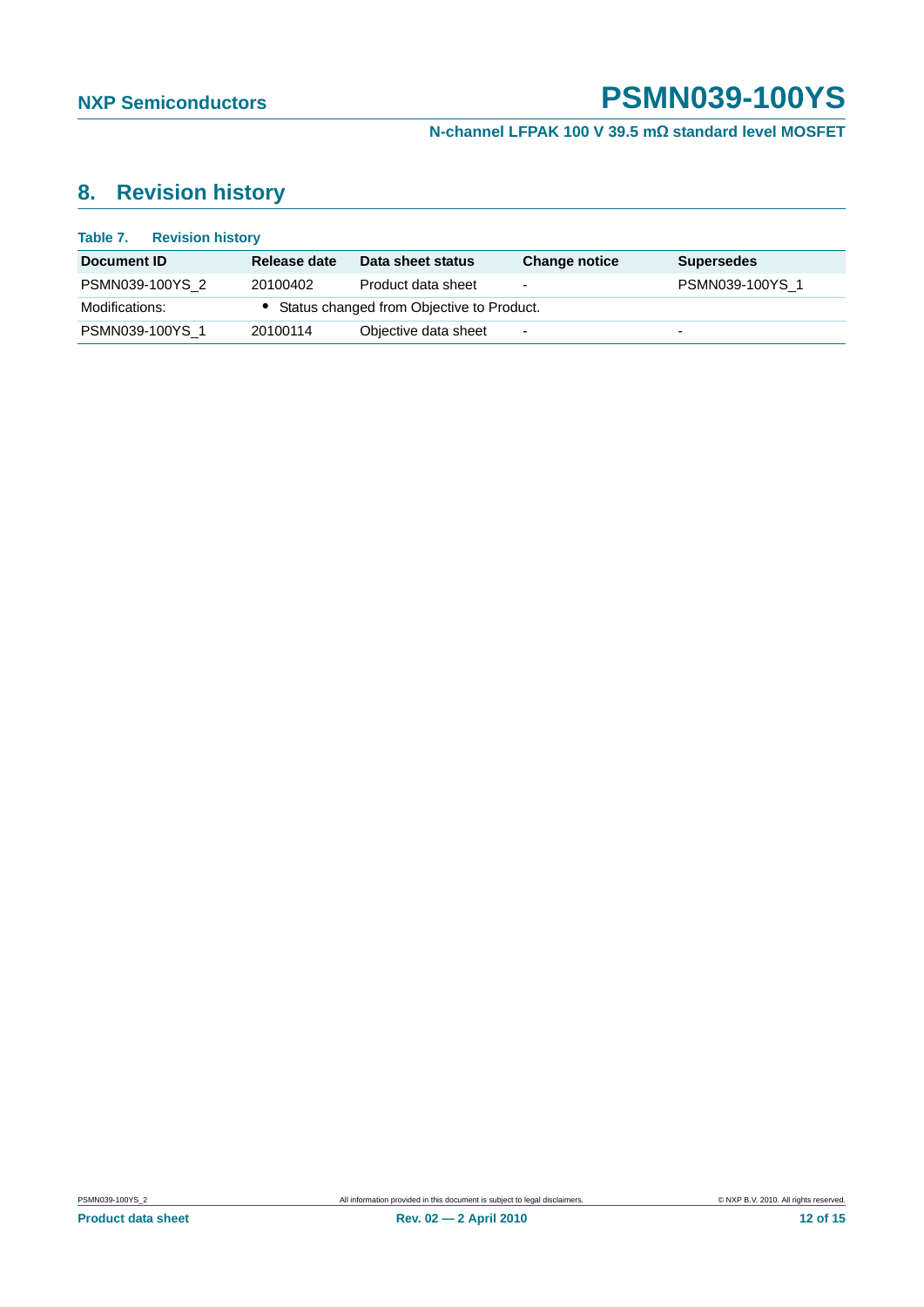## <span id="page-12-3"></span>**9. Legal information**

#### <span id="page-12-4"></span>**9.1 Data sheet status**

| Document status [1][2]         | Product status <sup>[3]</sup> | <b>Definition</b>                                                                     |
|--------------------------------|-------------------------------|---------------------------------------------------------------------------------------|
| Objective [short] data sheet   | Development                   | This document contains data from the objective specification for product development. |
| Preliminary [short] data sheet | Qualification                 | This document contains data from the preliminary specification.                       |
| Product [short] data sheet     | Production                    | This document contains the product specification.                                     |

<span id="page-12-0"></span>[1] Please consult the most recently issued document before initiating or completing a design.

<span id="page-12-1"></span>[2] The term 'short data sheet' is explained in section "Definitions".

<span id="page-12-2"></span>[3] The product status of device(s) described in this document may have changed since this document was published and may differ in case of multiple devices. The latest product status information is available on the Internet at URL http://www.nxp.com.

#### <span id="page-12-5"></span>**9.2 Definitions**

**Draft** — The document is a draft version only. The content is still under internal review and subject to formal approval, which may result in modifications or additions. NXP Semiconductors does not give any representations or warranties as to the accuracy or completeness of information included herein and shall have no liability for the consequences of use of such information.

**Short data sheet** — A short data sheet is an extract from a full data sheet with the same product type number(s) and title. A short data sheet is intended for quick reference only and should not be relied upon to contain detailed and full information. For detailed and full information see the relevant full data sheet, which is available on request via the local NXP Semiconductors sales office. In case of any inconsistency or conflict with the short data sheet, the full data sheet shall prevail.

**Product specification** — The information and data provided in a Product data sheet shall define the specification of the product as agreed between NXP Semiconductors and its customer, unless NXP Semiconductors and customer have explicitly agreed otherwise in writing. In no event however, shall an agreement be valid in which the NXP Semiconductors product is deemed to offer functions and qualities beyond those described in the Product data sheet.

### <span id="page-12-6"></span>**9.3 Disclaimers**

**Limited warranty and liability** — Information in this document is believed to be accurate and reliable. However, NXP Semiconductors does not give any representations or warranties, expressed or implied, as to the accuracy or completeness of such information and shall have no liability for the consequences of use of such information.

In no event shall NXP Semiconductors be liable for any indirect, incidental, punitive, special or consequential damages (including - without limitation - lost profits, lost savings, business interruption, costs related to the removal or replacement of any products or rework charges) whether or not such damages are based on tort (including negligence), warranty, breach of contract or any other legal theory.

Notwithstanding any damages that customer might incur for any reason whatsoever, NXP Semiconductors' aggregate and cumulative liability towards customer for the products described herein shall be limited in accordance with the *Terms and conditions of commercial sale* of NXP Semiconductors.

**Right to make changes** — NXP Semiconductors reserves the right to make changes to information published in this document, including without limitation specifications and product descriptions, at any time and without notice. This document supersedes and replaces all information supplied prior to the publication hereof.

**Suitability for use** — NXP Semiconductors products are not designed. authorized or warranted to be suitable for use in medical, military, aircraft, space or life support equipment, nor in applications where failure or malfunction of an NXP Semiconductors product can reasonably be expected to result in personal injury, death or severe property or environmental damage. NXP Semiconductors accepts no liability for inclusion and/or use of NXP Semiconductors products in such equipment or applications and therefore such inclusion and/or use is at the customer's own risk.

**Applications** — Applications that are described herein for any of these products are for illustrative purposes only. NXP Semiconductors makes no representation or warranty that such applications will be suitable for the specified use without further testing or modification.

NXP Semiconductors does not accept any liability related to any default, damage, costs or problem which is based on a weakness or default in the customer application/use or the application/use of customer's third party customer(s) (hereinafter both referred to as "Application"). It is customer's sole responsibility to check whether the NXP Semiconductors product is suitable and fit for the Application planned. Customer has to do all necessary testing for the Application in order to avoid a default of the Application and the product. NXP Semiconductors does not accept any liability in this respect.

**Quick reference data** — The Quick reference data is an extract of the product data given in the Limiting values and Characteristics sections of this document, and as such is not complete, exhaustive or legally binding.

**Limiting values** — Stress above one or more limiting values (as defined in the Absolute Maximum Ratings System of IEC 60134) will cause permanent damage to the device. Limiting values are stress ratings only and (proper) operation of the device at these or any other conditions above those given in the Recommended operating conditions section (if present) or the Characteristics sections of this document is not warranted. Constant or repeated exposure to limiting values will permanently and irreversibly affect the quality and reliability of the device.

**Terms and conditions of commercial sale** — NXP Semiconductors products are sold subject to the general terms and conditions of commercial sale, as published at http://www.nxp.com/profile/terms, unless otherwise agreed in a valid written individual agreement. In case an individual agreement is concluded only the terms and conditions of the respective agreement shall apply. NXP Semiconductors hereby expressly objects to applying the customer's general terms and conditions with regard to the purchase of NXP Semiconductors products by customer.

**No offer to sell or license** — Nothing in this document may be interpreted or construed as an offer to sell products that is open for acceptance or the grant, conveyance or implication of any license under any copyrights, patents or other industrial or intellectual property rights.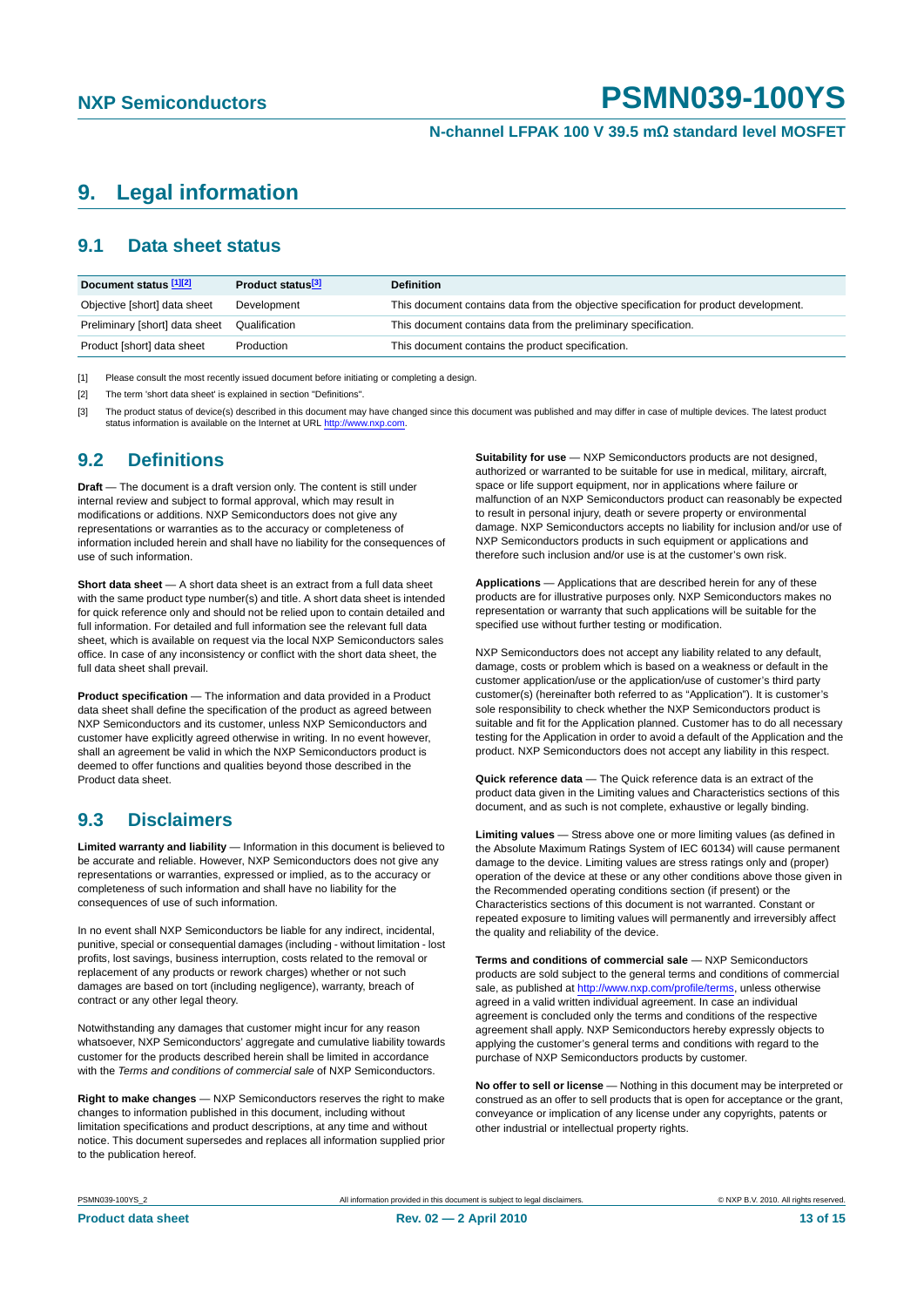#### **N-channel LFPAK 100 V 39.5 mΩ standard level MOSFET**

**Export control** — This document as well as the item(s) described herein may be subject to export control regulations. Export might require a prior authorization from national authorities.

**Non-automotive qualified products** — Unless this data sheet expressly states that this specific NXP Semiconductors product is automotive qualified, the product is not suitable for automotive use. It is neither qualified nor tested in accordance with automotive testing or application requirements. NXP Semiconductors accepts no liability for inclusion and/or use of non-automotive qualified products in automotive equipment or applications.

In the event that customer uses the product for design-in and use in automotive applications to automotive specifications and standards, customer (a) shall use the product without NXP Semiconductors' warranty of the product for such automotive applications, use and specifications, and (b)

## <span id="page-13-1"></span>**10. Contact information**

whenever customer uses the product for automotive applications beyond NXP Semiconductors' specifications such use shall be solely at customer's own risk, and (c) customer fully indemnifies NXP Semiconductors for any liability, damages or failed product claims resulting from customer design and use of the product for automotive applications beyond NXP Semiconductors' standard warranty and NXP Semiconductors' product specifications.

## <span id="page-13-0"></span>**9.4 Trademarks**

Notice: All referenced brands, product names, service names and trademarks are the property of their respective owners.

**TrenchMOS** — is a trademark of NXP B.V.

For more information, please visit: http://www.nxp.com

For sales office addresses, please send an email to: salesaddresses@nxp.com